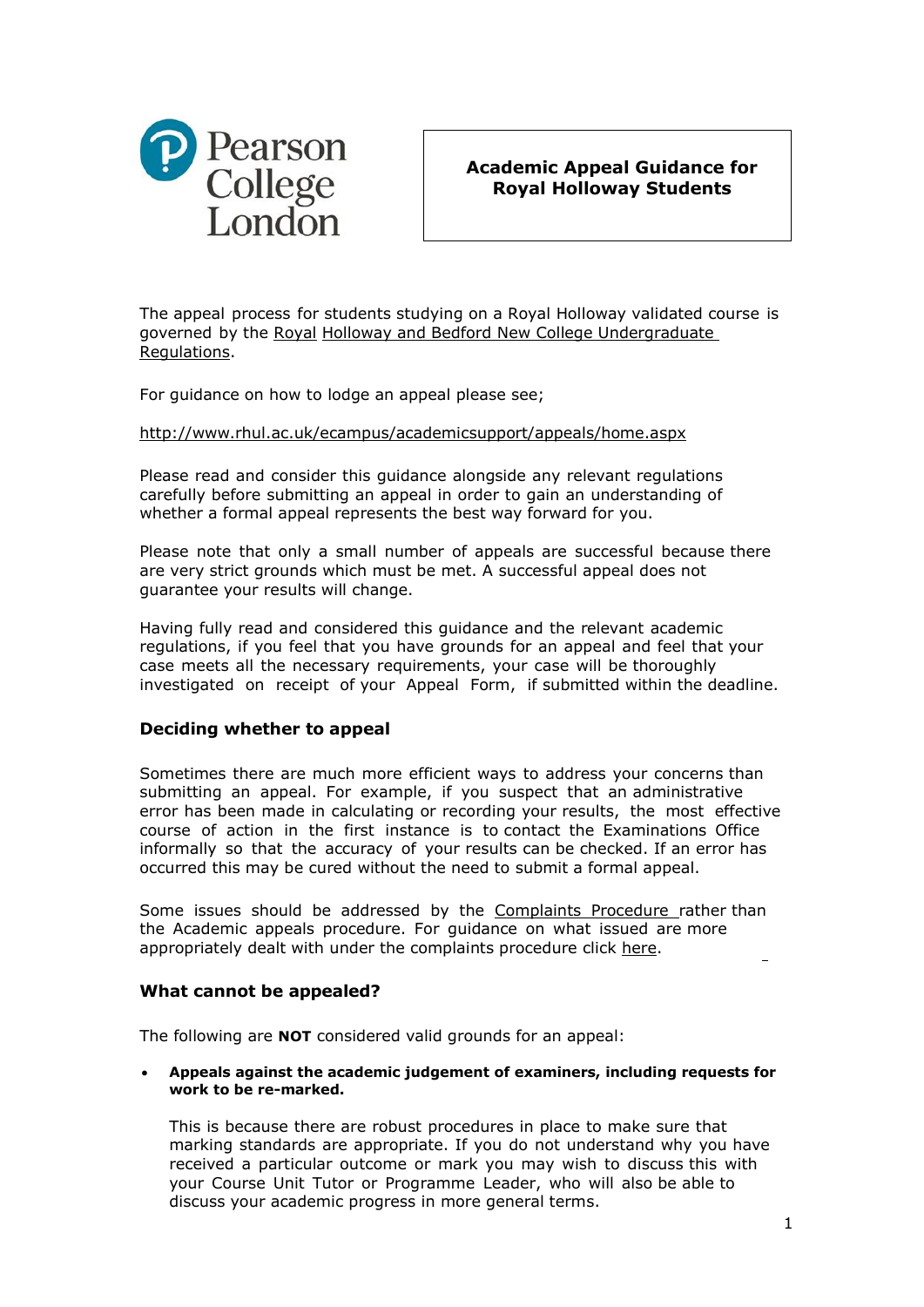#### **Appeals for special consideration of extenuating circumstances submitted retrospectively after your final results have been published.**

The procedure for submitting extenuating circumstances can be found under '[assessments](https://sites.google.com/a/pearsoncollege.com/student-services/home/guidance-for-extenuating-circumstances---level-6)' on the student services section of the OLE. If you wish to have circumstances taken into account, you are expected to submit a request with supporting evidence to the Examinations Officer as soon as possible and no later than 5 days after the assessment date or hand-in date. Late applications will only be accepted if good cause for lateness is demonstrated and supported with acceptable evidence. Requests for special consideration of extenuating circumstances are not permitted after the release of results, and the private and confidential nature of circumstances will not be accepted as a grounds of appeal.

#### **The following appeals would not be upheld:**

- Appeals for which there is no supporting evidence, including allegations of bias or prejudice on the part of the examiners
- Appeals of an unspecific or general nature
- Appeals which are not submitted in writing
- Appeals which are submitted after the deadline without an acceptable reason or approved extension
- Appeals from friends or family without your written consent
- Appeals that are based on the informal assessment of your work by member of academic staff
- Appeals that are vexatious or frivolous. If an appeal is considered by the Academic Registrar or nominee to be frivolous or malicious you may be liable for disciplinary action under the Student Disciplinary Regulations

## **What can be appealed?**

Only the following can be investigated though the appeals process:

- Outcome of Board of Examiners such as the outcomes of coursework or examinations, academic progression (including decisions to re-sit/repeat opportunities)degree classification or degree award, termination of registration by the Board of Examiners
- Termination on academic grounds through the formal warning procedure
- Penalties applied for examination and assessment offences
- Reconsideration of requests for Exam access arrangements

#### **a) Appealing the Outcome of Boards of Examiners, such as**:

- Outcomes of coursework or examinations
- Academic progression (including decisions to re-sit/repeat opportunities)
- Degree classification or degree award
- Termination of registration by the Board of Examiners

If you are concerned about exam results or award classification, or failure in your exams has led to the termination of your registration you may be able to appeal against the outcome.

#### **i. Grounds of Appeal against an outcome of the Board of Examiners:**

You can only appeal if one or more of the following grounds apply to your situation and you have sufficient evidence for this: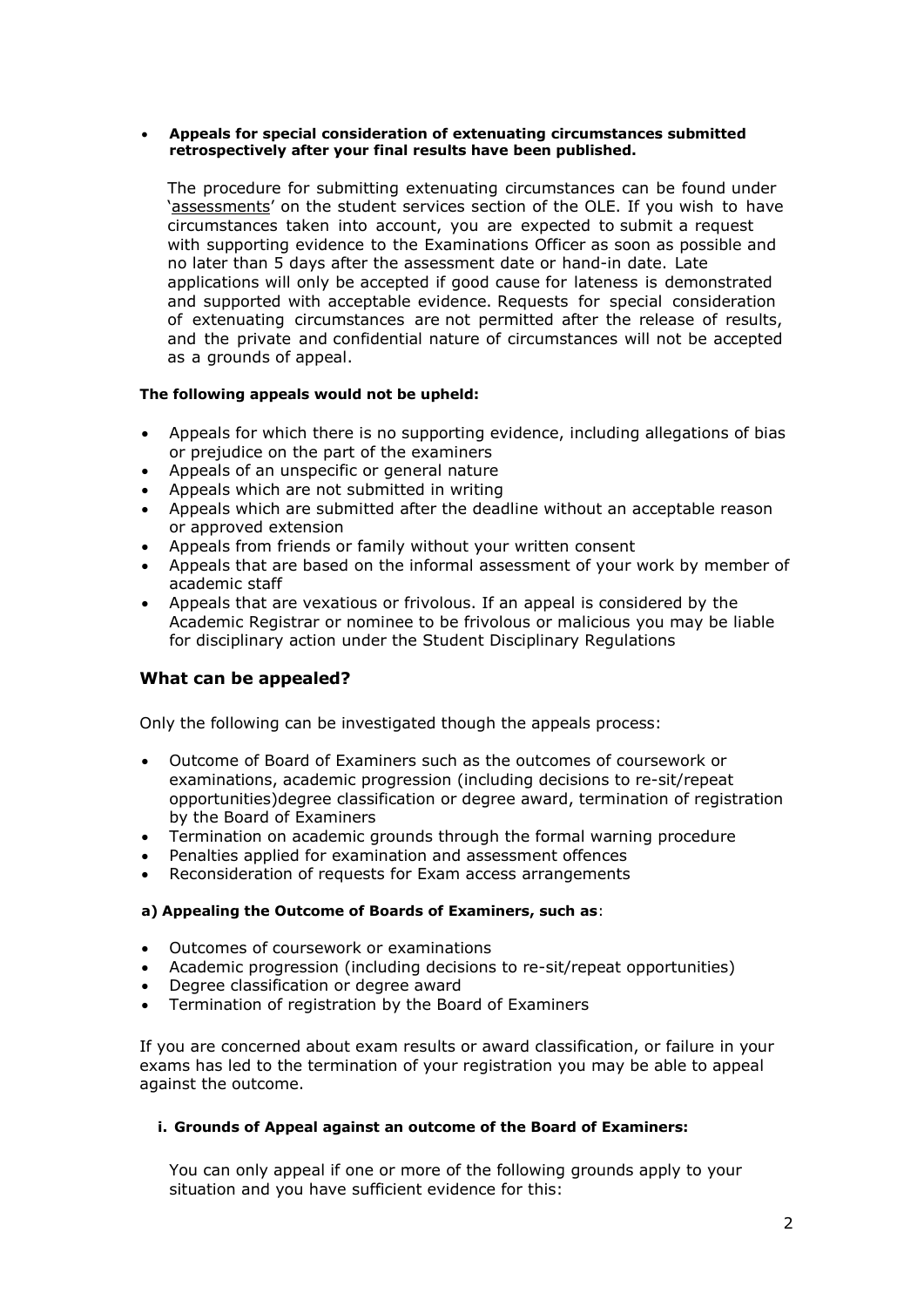- Your performance in the assessment was substantially affected by circumstances of which the examiners had not been made aware and which you could not with reasonable diligence have disclosed before the outcome had been determined (i.e. you could not possibly have revealed your circumstances before now)
- There were procedural irregularities in the conduct of the assessment, or administrative errors, which might cause reasonable doubt as to whether the outcome would have been the same if the irregularities or errors had not occurred
- There is evidence of prejudice, bias or inadequate assessment on the part of one or more of the examiners such that the outcome should not be allowed to stand

#### **ii. Procedure and Deadlines for appealing an outcome of the Board of Examiners**

If you wish to appeal under the academic appeals procedure you must submit your appeal within **one month** of the date on which you were formally notified of your results/outcome\* using the appropriate appeal form which can be obtained directly from the RHNBC website.

[http://www.rhul.ac.uk/ecampus/academicsupport/appeals/theacademicappea](http://www.rhul.ac.uk/ecampus/academicsupport/appeals/theacademicappealprocess.aspx) [lprocess.aspx](http://www.rhul.ac.uk/ecampus/academicsupport/appeals/theacademicappealprocess.aspx)

**\***Where applicable, all marks and grades communicated to students during the academic year are subject to change and have no formal status until they have been considered and agreed by the Board of Examiners. Appeals against assessment or course outcomes (including coursework and exam marks) therefore cannot be submitted until after the final results are published at the end of the academic year, but must be submitted within **one month** following publication.

Leave plenty of time to submit an appeal as you will need to check that you have grounds for appeal and collate relevant documentary evidence.

It is important that you keep to the strict deadlines of the appeals process. Please do not wait until the last minute as it may take time to process your submission. Late appeals will not be investigated unless there are adequately documented exceptional circumstances deemed acceptable by the Head of Academic Development (RHNBC).

## **b) Appealing the Outcome of other academic procedures:**

#### **i. Appealing the Termination of Registration on Academic Grounds through the Formal Warning Procedure**

If you have genuine concerns about a decision to terminate your registration through the formal warning procedure, you may be able to appeal against the outcome. (The formal warning procedure is governed by the RHNBC [Undergraduate](https://learn.pearsoncollege.com/bbcswebdav/xid-13280_1) Regulations of RHNBC)

#### **Grounds of Appeal against Termination on Academic Grounds through the Formal Warning Procedure**

You can only appeal if **one or more** of the following grounds apply to your situation and you have sufficient evidence for this: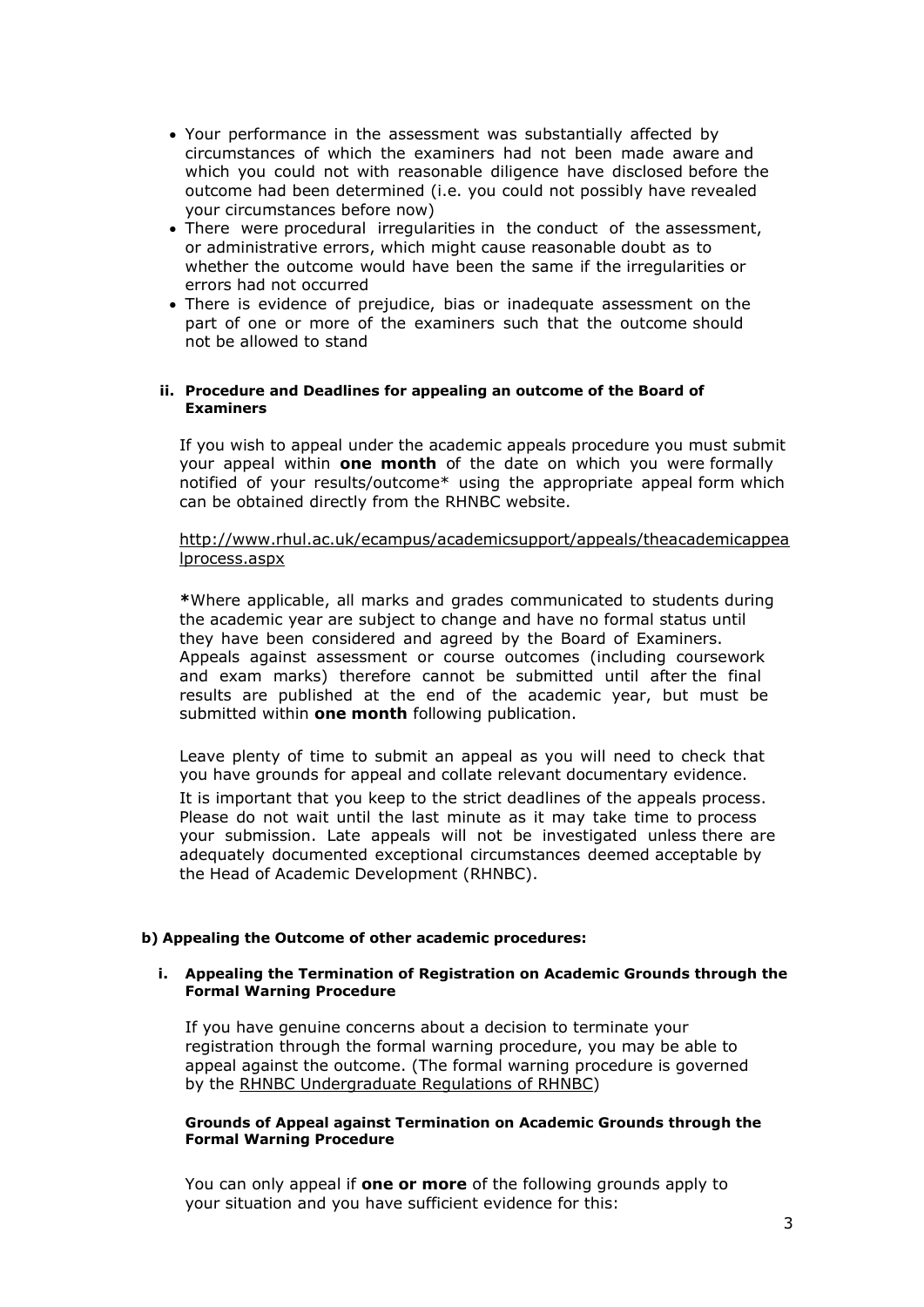- There is evidence of a failure to follow the procedures set out in Academic Regulations which might cause reasonable doubt as to the fairness of the decision to terminate your registration
- Fresh evidence can be presented which you could not with reasonable diligence have disclosed before the decision to terminate your registration was made and which might cause reasonable doubt as to the fairness of that decision.

In each case, the evidence must cast reasonable doubt on the fairness of the decision to terminate your registration.

#### **Procedure and Deadlines for appealing termination on academic grounds through the formal warning procedure**

Appeals must be submitted in writing to the RHNBC Academic Registrar within **one month** of the date on which your letter of termination was posted by the College.

#### **ii. Appealing a penalty applied for examination and assessment offences (including but not limited to collusion, plagiarism, and examination offences)**

If you have genuine concerns about the College's decision to penalise you for an assessment offence, you may be able to appeal against the penalties. (The assessment offences procedure is governed by the [Regulations](http://www.rhul.ac.uk/ecampus/academicsupport/regulations/home.aspx) on [Assessment](http://www.rhul.ac.uk/ecampus/academicsupport/regulations/home.aspx) Offences which also includes guidance on what constitutes an assessment offence.)

#### **Grounds for appeal**

You can only appeal against assessment offence penalties if **one or more** of the following grounds apply to your situation and you have sufficient evidence for this:

- There is evidence of a failure to follow the procedures set out in these regulations which might cause reasonable doubt as to the fairness of the decision
- Fresh evidence can be presented which you could not with reasonable diligence have disclosed before the decision was made and which might cause reasonable doubt as to the fairness of that decision
- The decision was perverse given the evidence which was available at the time.

In each case, the evidence must cast reasonable doubt on the fairness of the assessment offence penalty that has been given.

## **Deadline**

Appeals must be submitted in writing to the RHNBC Head of Academic Development within one month of the date on which you were formally notified of the decision by letter from the Assistant Registrar (RHNBC).

#### **iii. Applying for re-consideration of requests for Exam Access Arrangements**

If you have genuine concerns about the Pearson College Learning Support